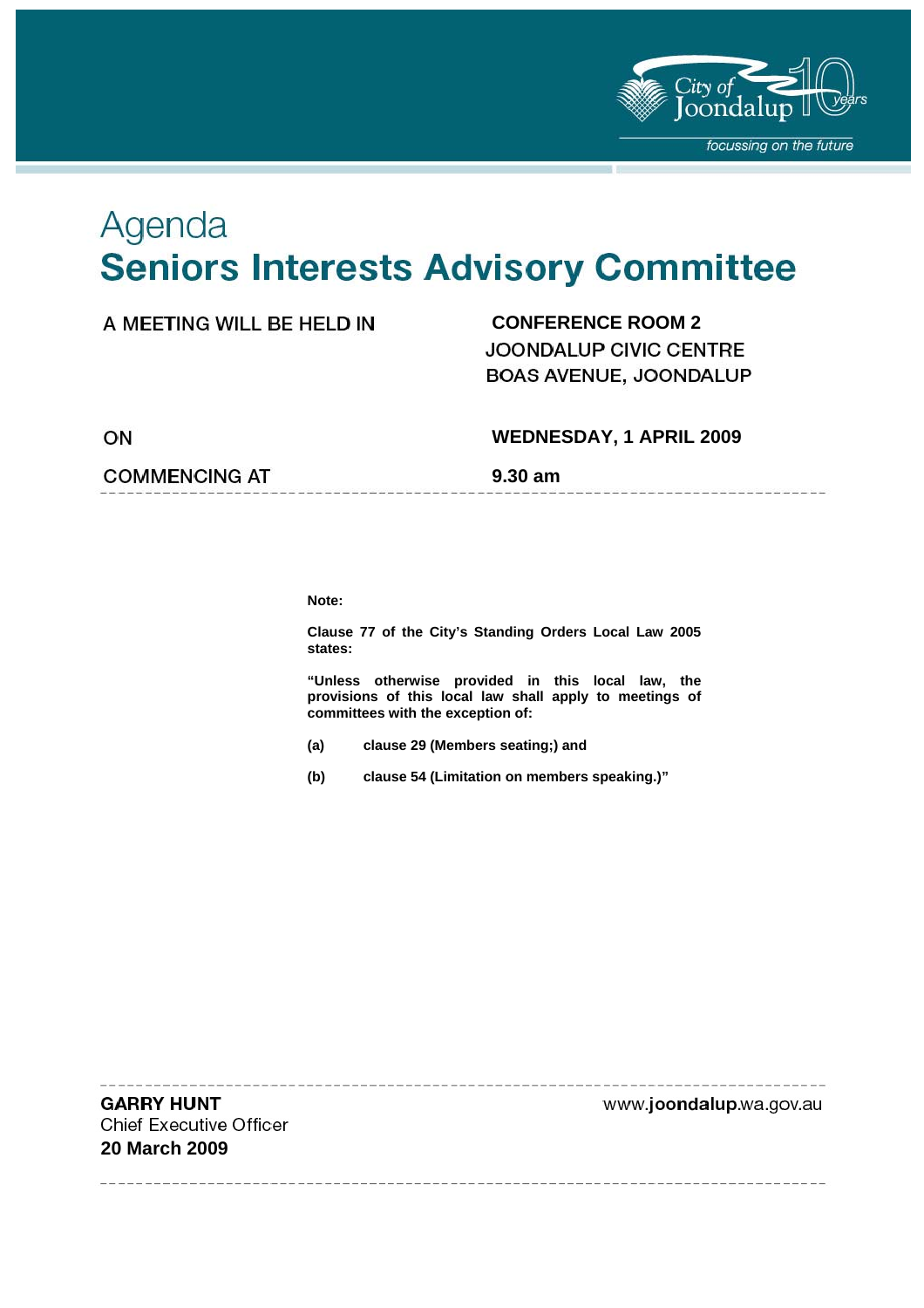# **CITY OF JOONDALUP**

Notice is hereby given that a meeting of the **SENIORS INTERESTS ADVISORY COMMITTEE** will be held in Conference Room 2, Joondalup Civic Centre, Boas Avenue, Joondalup on **WEDNESDAY, 1 APRIL 2009** commencing at **9.30 am.** 

GARRY HUNT Chief Executive Officer **Joondalup** 20 March 2009 Western Australia

# **AGENDA**

#### **Committee Members (12)**

| Cr Brian Corr            | <b>Presiding Person</b>            | South-East Ward                            |
|--------------------------|------------------------------------|--------------------------------------------|
| Cr Fiona Diaz            | Deputy Presiding Person South Ward |                                            |
| Ms Margaret March        |                                    | <b>Community Member</b>                    |
| Ms Joy Coleman           |                                    | <b>Community Member</b>                    |
| Ms Valerie Corey         |                                    | <b>Community Member</b>                    |
| <b>Ms Patricia Geary</b> |                                    | <b>Community Member</b>                    |
| Mr Allyn Bryant          |                                    | Association of Independent Retirees        |
| Ms Maria Bunn            |                                    | Multicultural Aged Care Services WA        |
| Ms Lynda Waterman        |                                    | Senior Community Liaison Officer           |
| Mr Alex Cilia La Corte   |                                    | <b>National Seniors</b>                    |
| Mr Patrick Wyburn        |                                    | <b>WA Retirement Complexes Association</b> |
| Ms Anne Pike             |                                    | Advocare Inc                               |

#### **Quorum for meetings (6)**

The quorum for a meeting is to be at least 50% of the number of offices (whether vacant or not) of members of the committee.

#### **Simple majority:**

A simple majority is to be more than 50% of those members present at the meeting.

#### **Absolute majority: (7)**

An absolute majority is to be more than 50% of the number of offices (whether vacant or not) of the committee.

#### **Casting vote:**

In the event that the vote on a motion is tied, the presiding person must cast a second vote.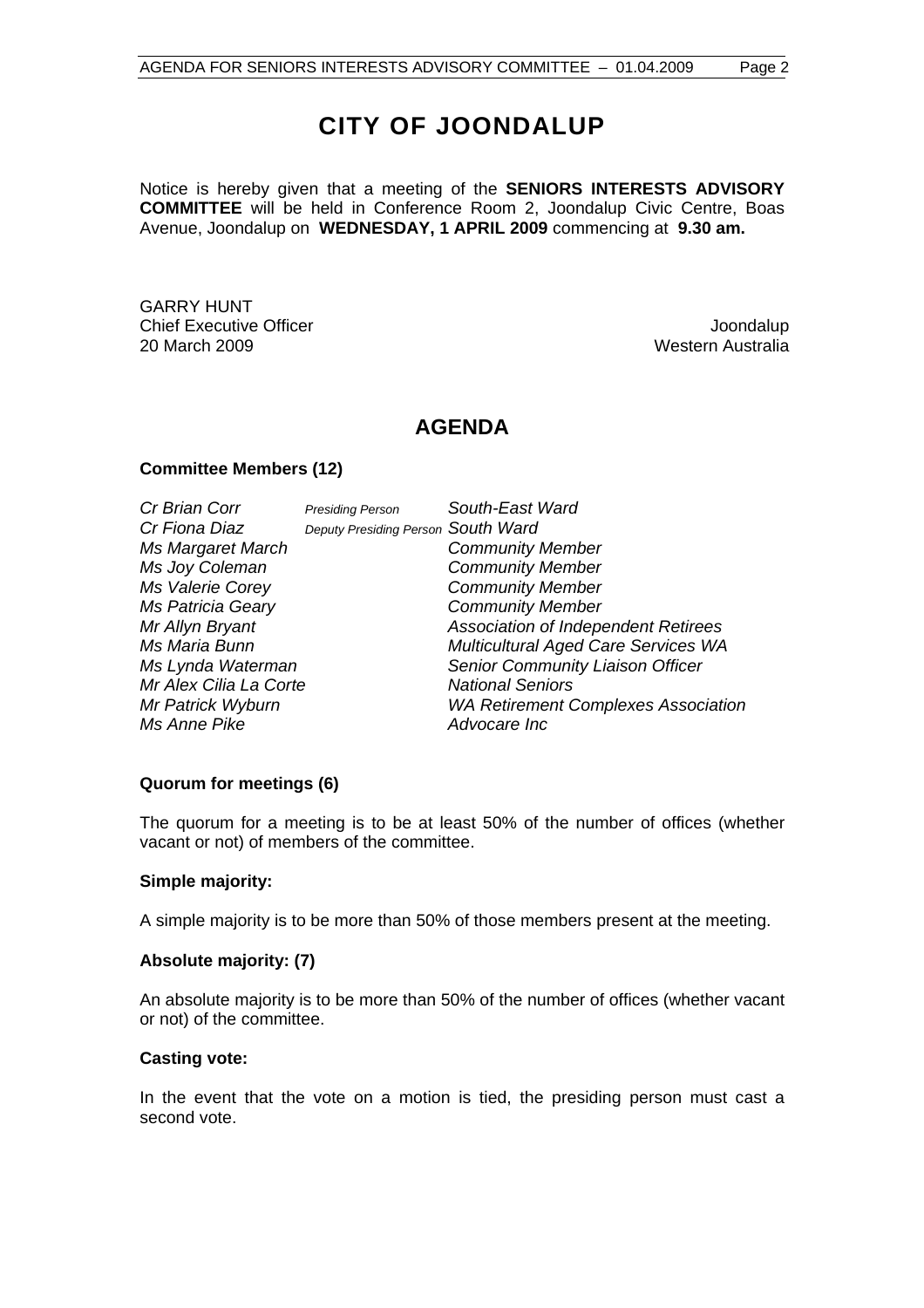#### **Terms of Reference**

- $\triangleright$  To oversee the strategic coordination of all seniors' issues across Council.
- $\triangleright$  To provide advice to Council to ensure that the concerns of seniors are adequately represented in the City's planning processes and the strategic directions being developed for older people across the City.

#### **DECLARATION OF OPENING**

## **APOLOGIES/LEAVE OF ABSENCE**

#### **CONFIRMATION OF MINUTES**

#### MINUTES OF THE SENIORS INTERESTS ADVISORY COMMITTEE HELD 4 FEBRUARY 2009

#### **RECOMMENDATION**

**That the minutes of the meeting of the Seniors Interests Advisory Committee held on 4 February 2009 be confirmed as a true and correct record.** 

## **ANNOUNCEMENTS BY THE PRESIDING PERSON WITHOUT DISCUSSION**

## **DECLARATIONS OF INTEREST**

## **IDENTIFICATION OF MATTERS FOR WHICH THE MEETING MAY SIT BEHIND CLOSED DOORS**

## **PETITIONS AND DEPUTATIONS**

#### **REPORTS**

| ltem 1  | <b>Public Transport in the City of Joondalup</b>     | Page 4 |
|---------|------------------------------------------------------|--------|
| ∣ltem 2 | <b>City of Joondalup Community Transport Program</b> | Page 7 |

## **MOTIONS OF WHICH PREVIOUS NOTICE HAS BEEN GIVEN**

## **REQUESTS FOR REPORTS FOR FUTURE CONSIDERATION**

**CLOSURE**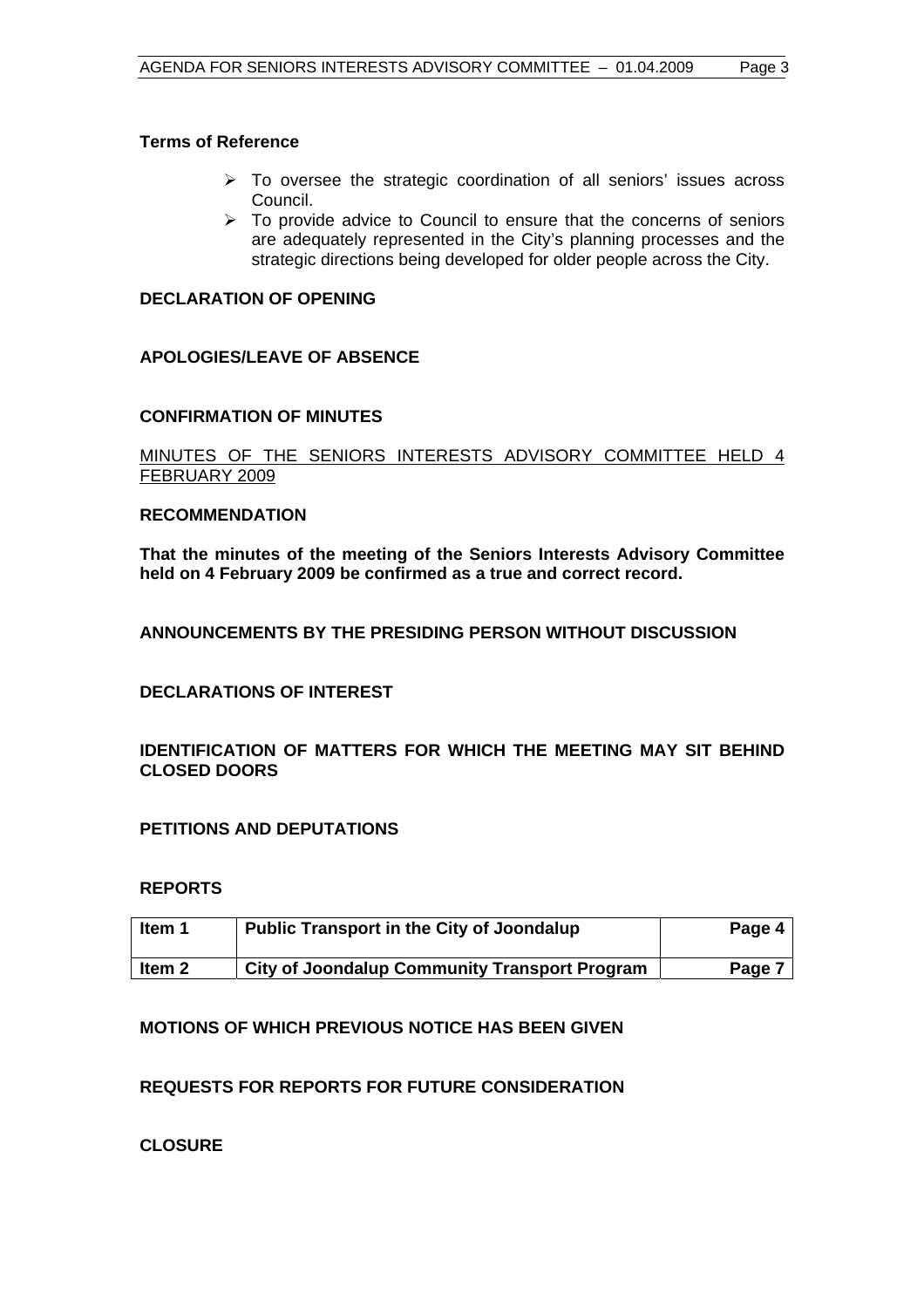# **ITEM 1 PUBLIC TRANSPORT IN THE CITY OF JOONDALUP - [55511]**

**WARD:** All

**RESPONSIBLE** Mr Clayton Higham **DIRECTOR:** Planning and Community Development

#### **PURPOSE**

To provide the Seniors Interests Advisory Committee (SIAC) with a presentation and information regarding public transport in the City of Joondalup.

#### **EXECUTIVE SUMMARY**

The Operations Manager from PathTransit will give a presentation to the Seniors Interests Advisory Committee about the provision of public transport in the City of Joondalup. The presentation will provide additional information to that contained in agenda item 2 developed for the Committee.

At its meeting in October 2008, the SIAC requested that a report be provided to present information about the provision of public transport in the City.

This item has been compiled with the assistance of PathTransit, the provider of local public bus services. Transperth has contributed information as to how bus and train services link together to provide comprehensive public transport services.

A representative from PathTransit will also present at the SIAC meeting in conjunction with this agenda item so that expertise is readily available to explain the complexities of the public transport system.

#### **BACKGROUND**

It is considered that the City of Joondalup is well served by metropolitan bus and train services operated by Transperth. Public transport has been part of the infrastructure to support the City as it has developed over the years.

The Central Area Transit (CAT) Service in the City's CBD was introduced in 2006. This service is operated in a partnership between the City, Edith Cowan University and Transperth. Each party pays one third of the operating costs of the service which is \$150,000 per annum. The CAT Service was extended in August 2008 for a trial period of 12 months. The extension was fully funded by the state government as an alternative to providing an additional train station at the Joondalup Arena.

#### **DETAILS**

The Joondalup Train Line bisects the City of Joondalup with major bus and rail interchanges located in the Joondalup CBD, at Whitfords (Whitfords Avenue), Warwick (Beach Road).

Park'n'ride stations are located at Greenwood (Hepburn Avenue), Edgewater (Ocean Reef Road) and Currambine (Burns Beach Road). Train services operate from approximately 5:00am to midnight on weekdays, 5:30am to 2:00am on Saturdays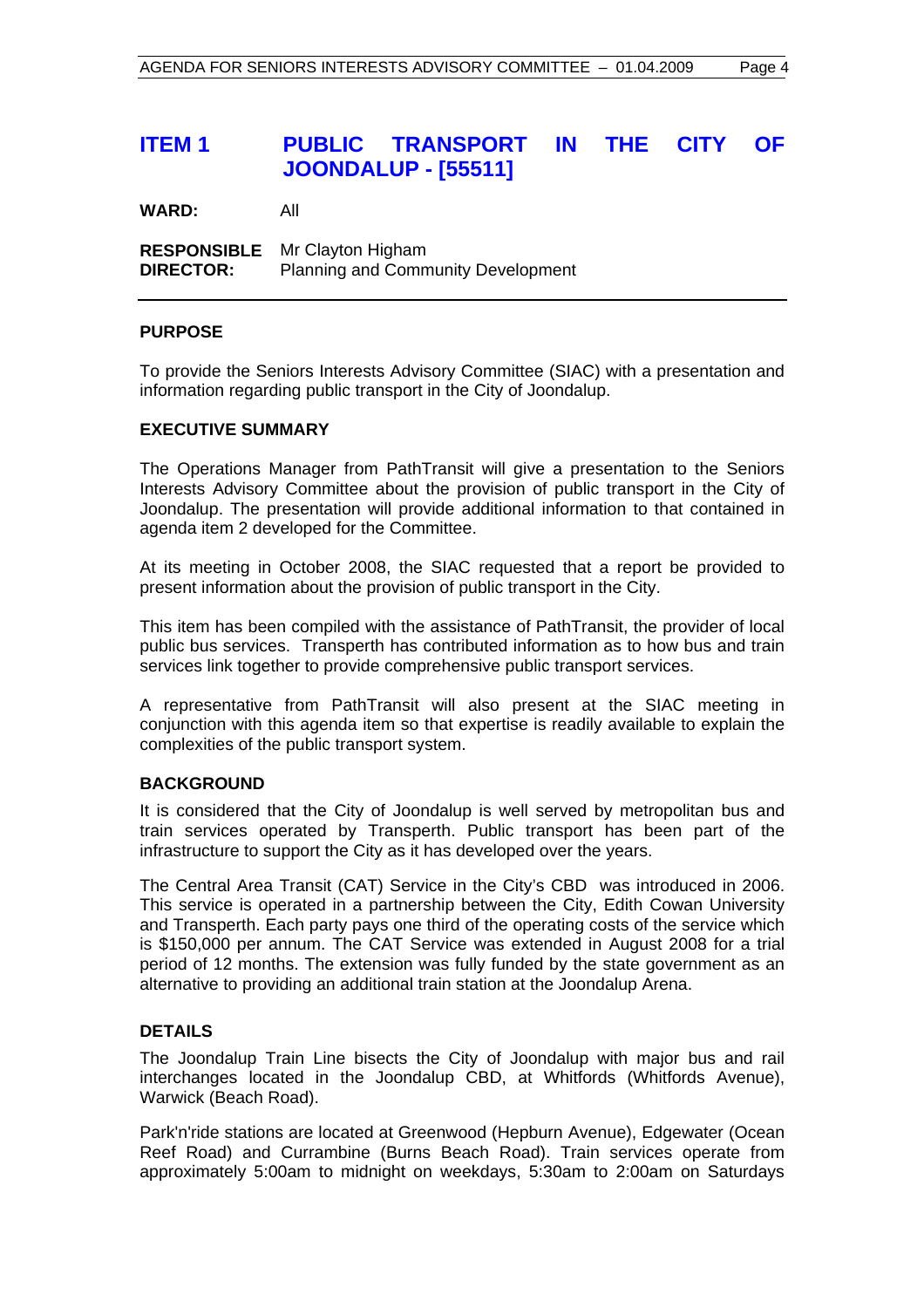and 7:00am to midnight on Sundays. Frequency of train service varies according to the time of the day from every five minutes in peak periods to every 30 minutes at night.

The major rail stations are fed by a comprehensive feeder bus network which penetrates all areas of the City of Joondalup taking passengers to their nearest bus/rail interchange. Generally the bus routes that feed the rail stations operate in arcs between two major rail stations.

The bus service frequency varies according to demand and resources, however further upgrades across a number of key routes are planned by Transperth. During the peak periods most routes operate about every 15 - 20 minutes. During the middle of the day and at night most operate every 60 minutes.

Between the six stations, Transperth provides in excess of 4,000 parking bays with additional parking planned at a number of stations. At present almost all Park'n'Ride facilities are at capacity on weekdays however most feeder buses are in a position to carry additional passengers to connect with rail services.

Four CAT routes operate in the Joondalup CBD which provide free travel to passengers to key destinations including Edith Cowan University, the Arena Sports Complex, Joondalup Hospital and WA Policy Academy. A number of these services operate in a funding partnership between the City of Joondalup, Transperth and Edith Cowan University.

#### **Issues and options considered:**

Not Applicable.

#### **Link to Strategic Plan:**

The provision of services, events and activities for seniors by the City is linked to the Strategic Plan through the outcomes, objectives and strategies under the Strategic Plan Key Focus Area- Community Wellbeing; The City of Joondalup is committed to enhancing the wellbeing of all people in the community – socially, emotionally, culturally and physically.

#### **Legislation – Statutory Provisions:**

The City does not have a statutory obligation to provide public transport to its community. The City provides a financial contribution to the CAT Service as part of its commitment to the well-being of its residents.

#### **Risk Management considerations:**

Not Applicable.

#### **Financial/Budget Implications:**

The City pays one third of the total operation of the CAT Service introduced in 2006, through a funding agreement with Edith Cowan University and Transperth. The agreement contract period is five years.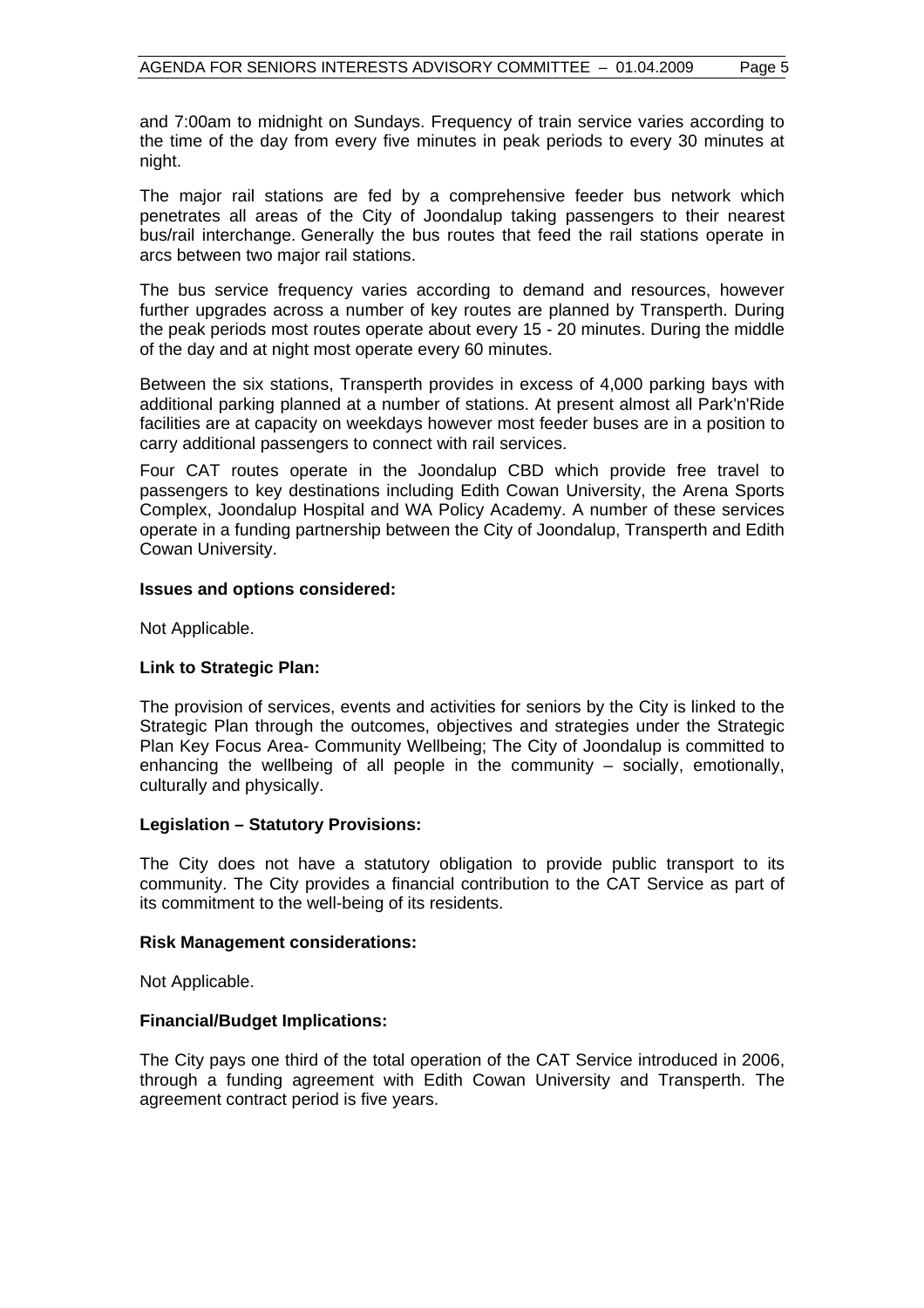| <b>Account No:</b>    |                    |  |  |
|-----------------------|--------------------|--|--|
| <b>Budget Item:</b>   | <b>CAT Service</b> |  |  |
| <b>Budget Amount:</b> | \$150,000 per      |  |  |
|                       | annum              |  |  |
| <b>YTD Amount:</b>    | \$75,000           |  |  |
| <b>Actual Cost:</b>   | \$450,000          |  |  |

#### **Policy implications:**

Not Applicable.

#### **COMMENT**

Discussions with PathTransit and Transperth indicate that the City is well serviced with regard to the provision of public transport. Public education sessions about public transport and how train and bus services are linked are readily available to community groups. Access to buses and trains has been greatly improved over the past five years in order to meet the changing mobility needs of seniors and those with disabilities in the community.

#### **ATTACHMENTS**

Nil.

#### **VOTING REQUIREMENTS**

Simple Majority.

#### **RECOMMENDATION**

**That the Seniors Interests Advisory Committee NOTES the information provided in this report on public transport in the City.**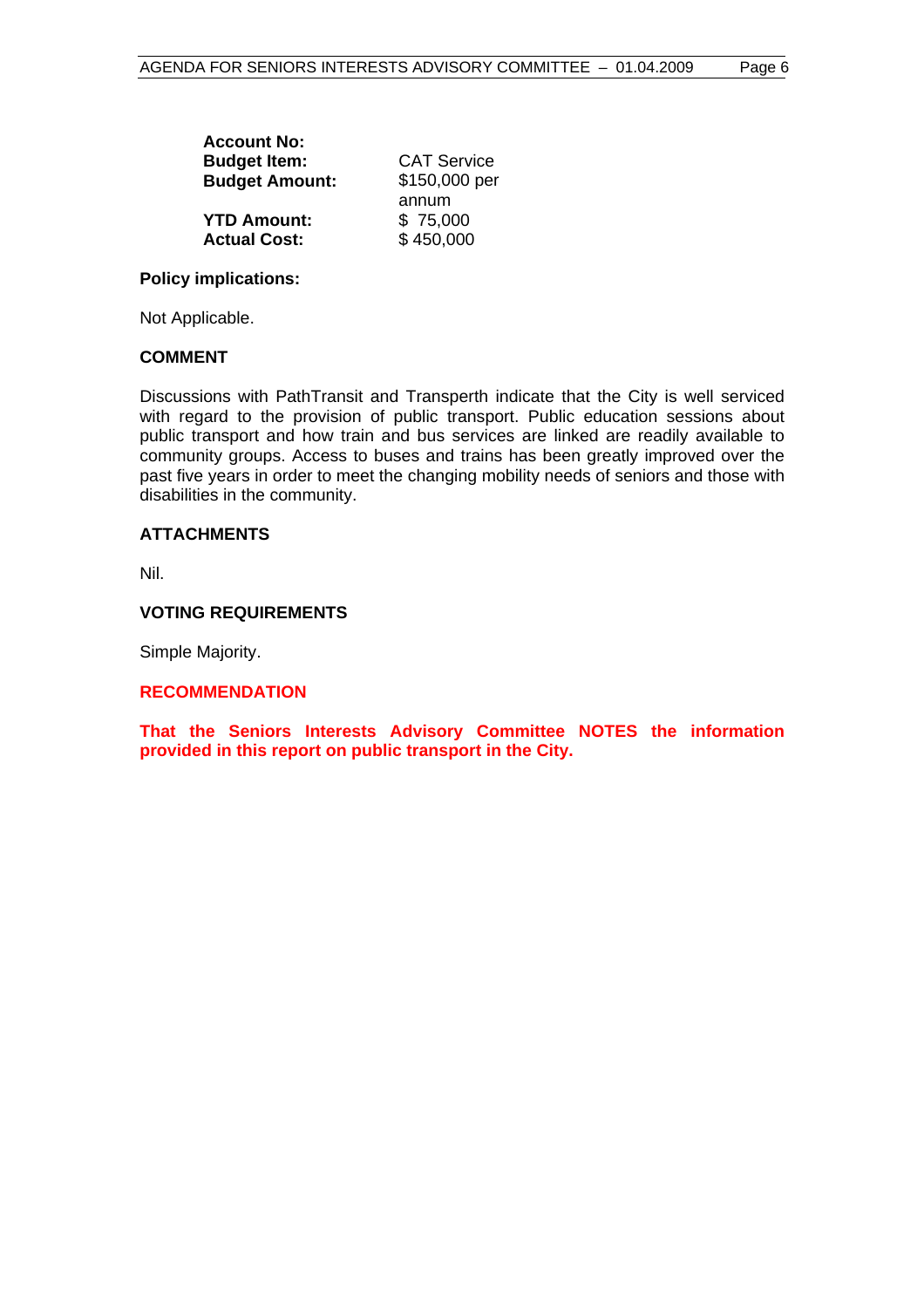# **ITEM 2 CITY OF JOONDALUP COMMUNITY TRANSPORT PROGRAM - [55511]**

**WARD:** All

**RESPONSIBLE** Mr Clayton Higham **DIRECTOR:** Planning and Community Development

#### **PURPOSE**

To provide the Seniors Interests Advisory Committee (SIAC) with information regarding the City's Community Transport Program.

#### **EXECUTIVE SUMMARY**

The City of Joondalup Community Transport Program provides an alternative for older people in the community who do not drive and experience difficulties accessing public transport. The service is offered in order to provide access to shopping venues and Senior Citizens Clubs.

The program is offered because some people have little or no access to other reasonably-priced and reliable transport services. It is important for older people to have access to transport in order for them to maintain a sense of community allowing them to connect with their social networks and the broader community. This offers older people some independence and dignity and helps to reduce feelings of isolation and hopelessness.

#### **BACKGROUND**

The Community Transport Program is a continuation of the service provided by the Shire of Wanneroo which commenced approximately 18 years ago. When the City of Joondalup was formed in 1998, it continued to identify transport as a priority need of the aging population and decided to maintain the program to facilitate this need.

In line with the operating model historically adopted by local governments around Australia, the program is co-ordinated by a paid staff member and supported by a pool of volunteer drivers and assistants.

#### **DETAILS**

At present the City has 19 volunteers who implement 22 runs per week. Typical hours donated to the program are eight hours per volunteer per day which equates to an average of 160 hours per week.

There are two buses with a capacity of 22 seats which are used every week day to take people to routine destinations. One bus has a hoist and capacity for two passengers who use wheelchairs. Community groups can book the buses after hours and on weekends at low cost.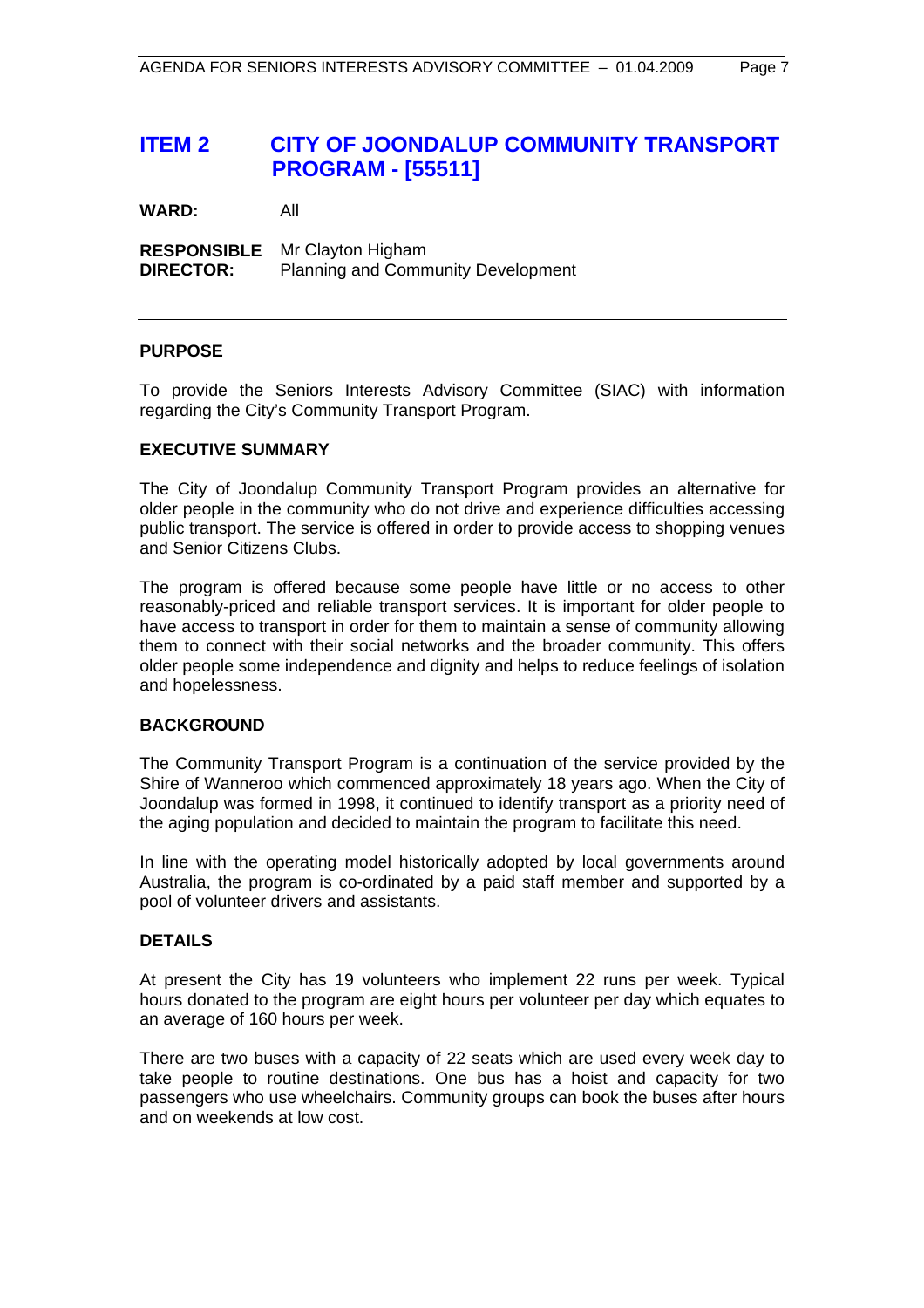A volunteer driver and an assistant facilitate each bus run. The assistant helps clients onto the bus, with the correct fitting of seat belts and lifting of shopping bags on and off the bus. The assistant can also respond quickly to a passenger, thus ensuring that the driver concentrates on stopping the vehicle safely, should a medical emergency occur.

The buses are collected by the volunteers from the City's depot at prescribed times during the week. The drivers and assistants check the schedule for any cancellations. The bus collects clients in the order they are listed on the client sheet and takes them to the venue listed. Clients are left to participate in activities before being collected at a later time and returned to their homes.

The service operates daily Monday to Friday inclusive with the occasional weekend trips being catered for. The program ensures that the requirements of older people residing within the City's boundaries are met. The venues attended range from Seniors Clubs in Whitfords, Warwick, Ocean Reef and Duncraig and shopping centres at Joondalup, Warwick, Whitfords and Kingsley.

Destinations of the runs are decided based on the requirements of the clients using the service. Clients' needs are identified and a suitable place is offered if vacancies exist. Alternative placements may be offered to the client for their consideration, in the absence of vacancies.

Senior residents of the City or members of the family or representatives on their behalf can enquire directly to the Community Transport Officer for inclusion or be referred to the Officer by any of the Community Development team.

Attachment 2 shows the various runs and venues currently offered in the program.

#### **Issues and options considered:**

Not Applicable.

#### **Link to Strategic Plan:**

The provision of services, events and activities for seniors by the City is linked to the Strategic Plan through the outcomes, objectives and strategies under the Strategic Plan Key Focus Area- Community Wellbeing; The City of Joondalup is committed to enhancing the wellbeing of all people in the community  $-$  socially, emotionally, culturally and physically.

#### **Legislation – Statutory Provisions:**

The Community Transport Program operates under the Department of Planning and Infrastructure guidelines for Omnibus operations – Tour and Charter Licences.

## **Risk Management considerations:**

The City ensures the safety and comfort of its clients by assessing volunteers for both driving and social interaction skills. Volunteers are required to provide Police checks, current Senior First Aid certificates and hold the appropriate Drivers Licence. Volunteers are provided with wheelchair and restraint training.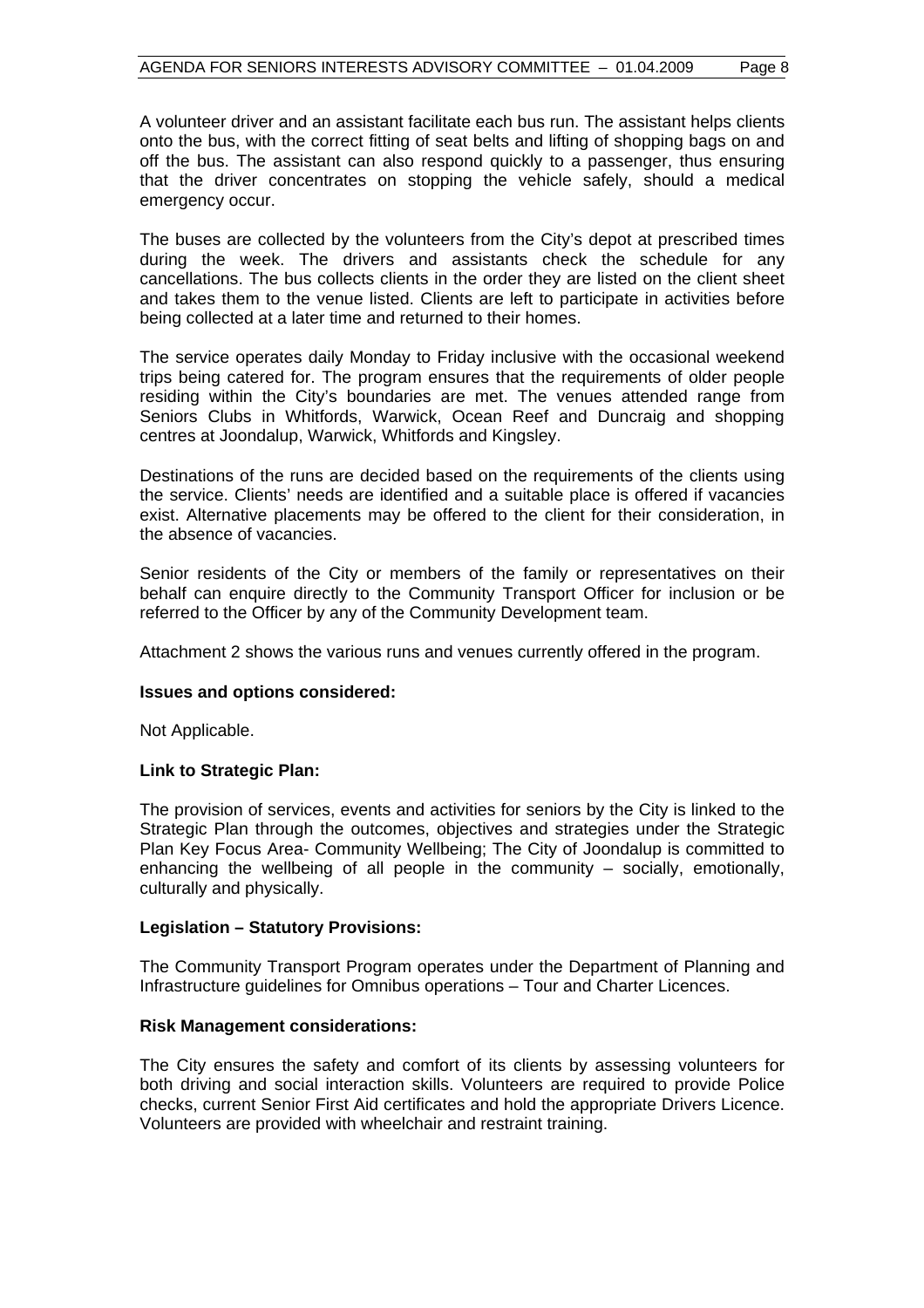Clients on the program are assessed to identify whether they are suitable for the transport offered and whether high care assistance is needed. The City gathers information from the clients regarding medical conditions, medication, allergies and emergency contact details.

#### **Financial/Budget Implications:**

| <b>Account No:</b>    | 1234 - 456 |  |
|-----------------------|------------|--|
| <b>Budget Item:</b>   | Community  |  |
|                       | Transport  |  |
| <b>Budget Amount:</b> | \$189,000  |  |
| <b>YTD Amount:</b>    | \$128,000  |  |
| <b>Actual Cost:</b>   | \$202,000  |  |

#### **Policy implications:**

Not Applicable.

#### **COMMENT**

The City of Joondalup Community Transport Program is very highly regarded by the customers and their respective families and is in high demand. Ongoing consultation with the City's clients and their families and carers, plus feedback from the volunteers, provides the City with valuable information allowing the City to continue to provide a service of the highest standards within the budget provided for this program.

It is expected there will be a higher demand for this type of service in the future as the population ages. An increase in the City's fleet of vehicles may be necessary to continue to provide the quality of service to the community it now offers.

#### **ATTACHMENTS**

| Attachment 1 | <b>Community Transport Program Policy</b> |
|--------------|-------------------------------------------|
| Attachment 2 | <b>Community Transport Schedule</b>       |

#### **VOTING REQUIREMENTS**

Simple Majority.

#### **RECOMMENDATION**

**That the Seniors Interests Advisory Committee NOTES the information provided in this Report on the Community Transport Program.** 

Appendix 1 refers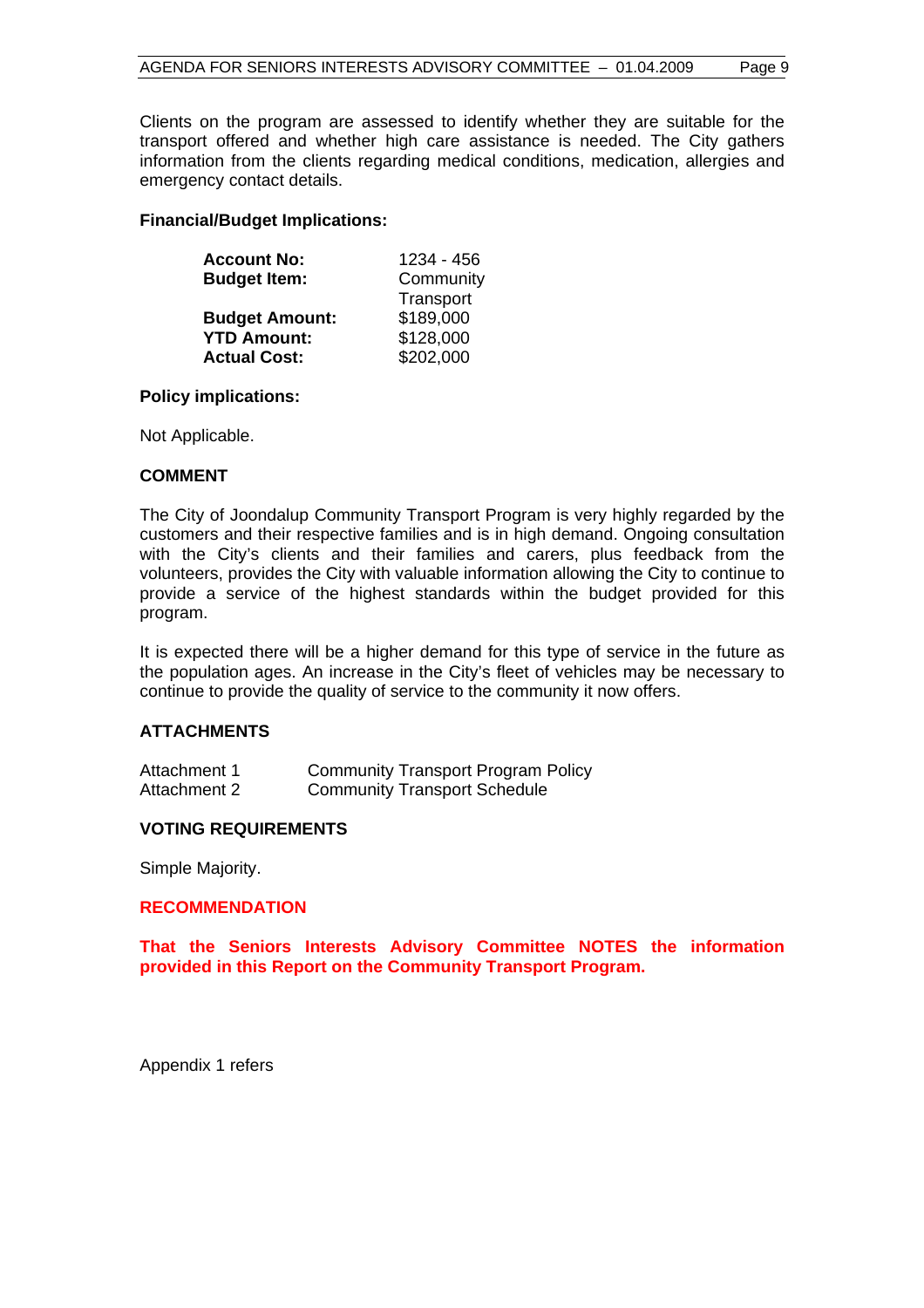

# **APPENDICES FOR AGENDA OF SENIORS INTERESTS ADVISORY COMMITTEE**

| <b>ITEM</b>       | TITLE                                                                                                             | <b>APPENDIX</b> | <b>PAGE</b> |
|-------------------|-------------------------------------------------------------------------------------------------------------------|-----------------|-------------|
| Item <sub>3</sub> | City of Joondalup Community Transport<br>Program:                                                                 |                 |             |
|                   | • Attachment 1 - Community Transport<br><b>Program Policy</b><br>• Attachment 2 - Community Transport<br>Schedule |                 |             |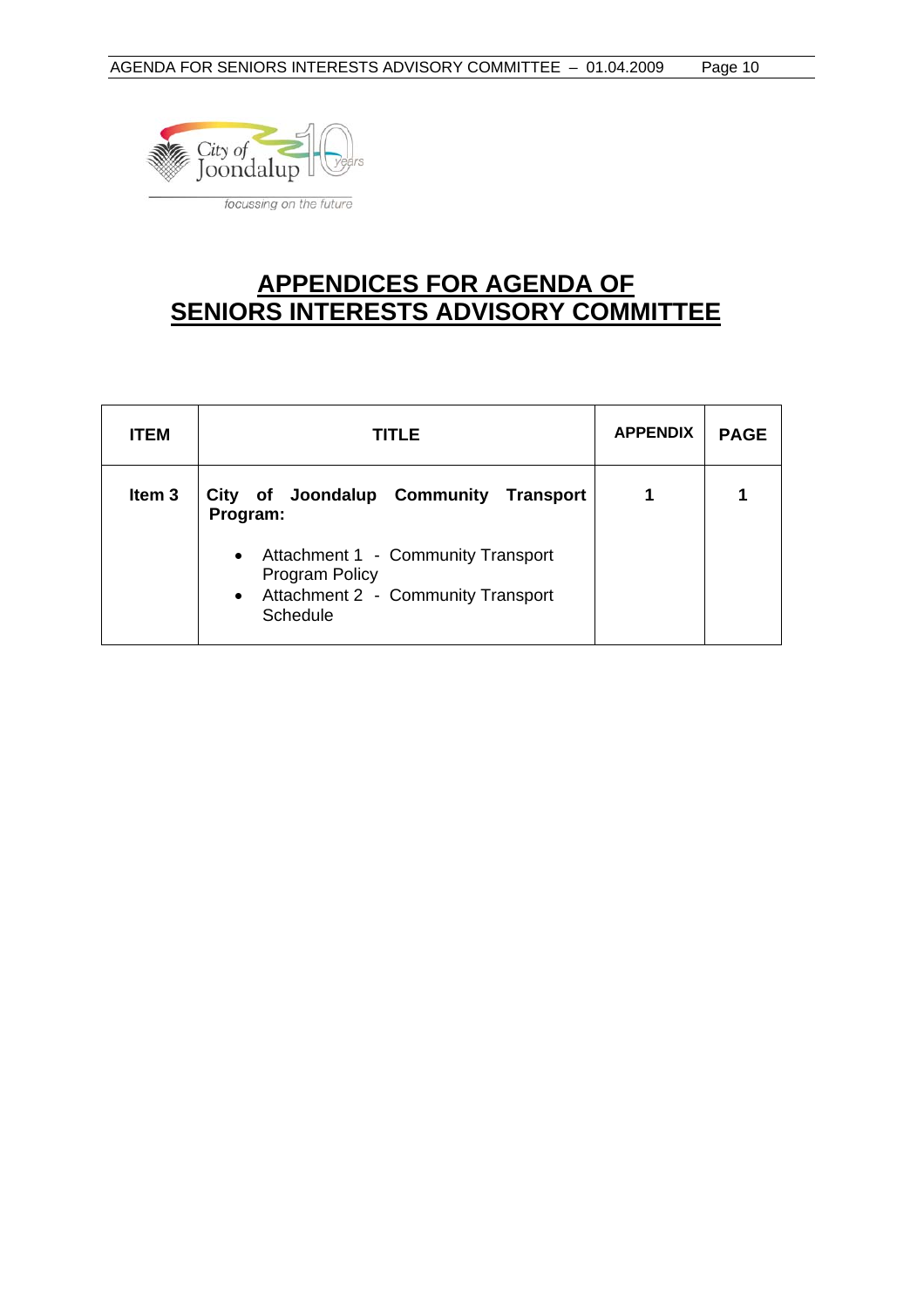

focussing on the future

## **CITY OF JOONDALUP**

#### **COMMUNITY TRANSPORT PROGRAM POLICY**

#### **USE OF COMMUNITY TRANSPORT VEHICLES**

#### **Purpose**

To set guidelines regarding the use of the vehicles operated for the City of Joondalup through the Community Transport Program.

#### **Policy Statement**

The community vehicles will be available to people and community groups who reside or provide services in the City of Joondalup.

#### **Policy Guidelines**

#### **Transport Services**

The City of Joondalup vehicles will be predominantly available Monday to Friday for the transport of well and mobile senior citizens who –

• Reside in the City of Joondalup

*Note - Some existing clients of the City of Joondalup Community Transport Program reside in the City of Wanneroo. Whilst these clients will continue with the City of Joondalup's program, all future requests from residents of the City of Wanneroo will be referred to the City of Wanneroo for access to its Community Transport services.* 

- Are disadvantaged in their access to regular public transport
- Experience a lack of alternative transport options
- Experience difficulty in accessing other forms of transport due to frailty and or disability
- Live in a residence that is a distance from shops or services
- Have the capacity to manage independently once at the destination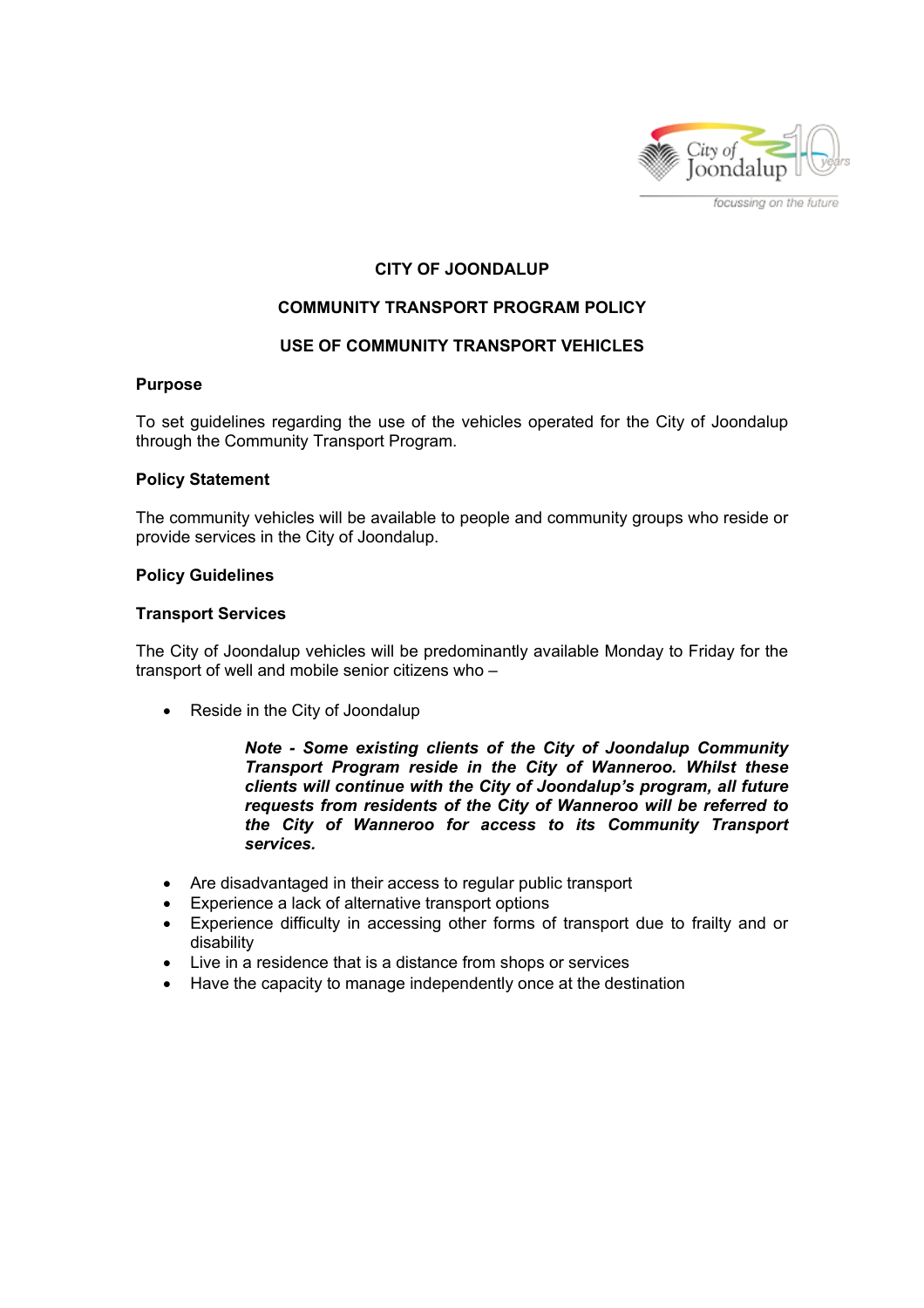#### **Use of vehicles by Community Organisations**

- All arrangements for the use of the vehicles must be made through the Community Transport Program at the City of Joondalup.
- Groups using the vehicles must provide details of hours booked, destination and client group.
- Destinations should be no further than 100 km radius from the City of Joondalup CBD
- The nominated driver shall provide evidence of holding the appropriate driver's licence as determined by the state government Department for Planning and Infrastructure.
- Vehicle use by groups will be charged according to the Fees and Charges schedule as determined by Council each financial year.
- The vehicles must only be driven on sealed roads.
- Groups will be responsible for returning vehicles in a clean condition.
- Groups will be responsible for returning vehicles with a full tank of fuel.

#### **Reciprocal Arrangements with Other Organisations**

- The City will make its vehicles available to the Cities of Wanneroo and Stirling.
- Usage by other organisations will be arranged through the Community Transport Program.
- The vehicles will only be available when not being utilised for the regular schedule of the City's Community Transport Program.
- The same conditions of use will apply as stated in the use of vehicles by community groups as shown above.

#### **Fire and Emergency**

It is understood that in accordance with the state Fire and Emergency Services Act the City's vehicles may be commandeered at any time in response to an emergency in the community.

The City's Operational Emergency Plan endorsed in November 2003 lists the Community Transport Program vehicles in Annex C as a resource that could be accessed by the Hazard Management Agency that takes responsibility in an emergency situation.

#### **Delegation**

Chief Executive Officer